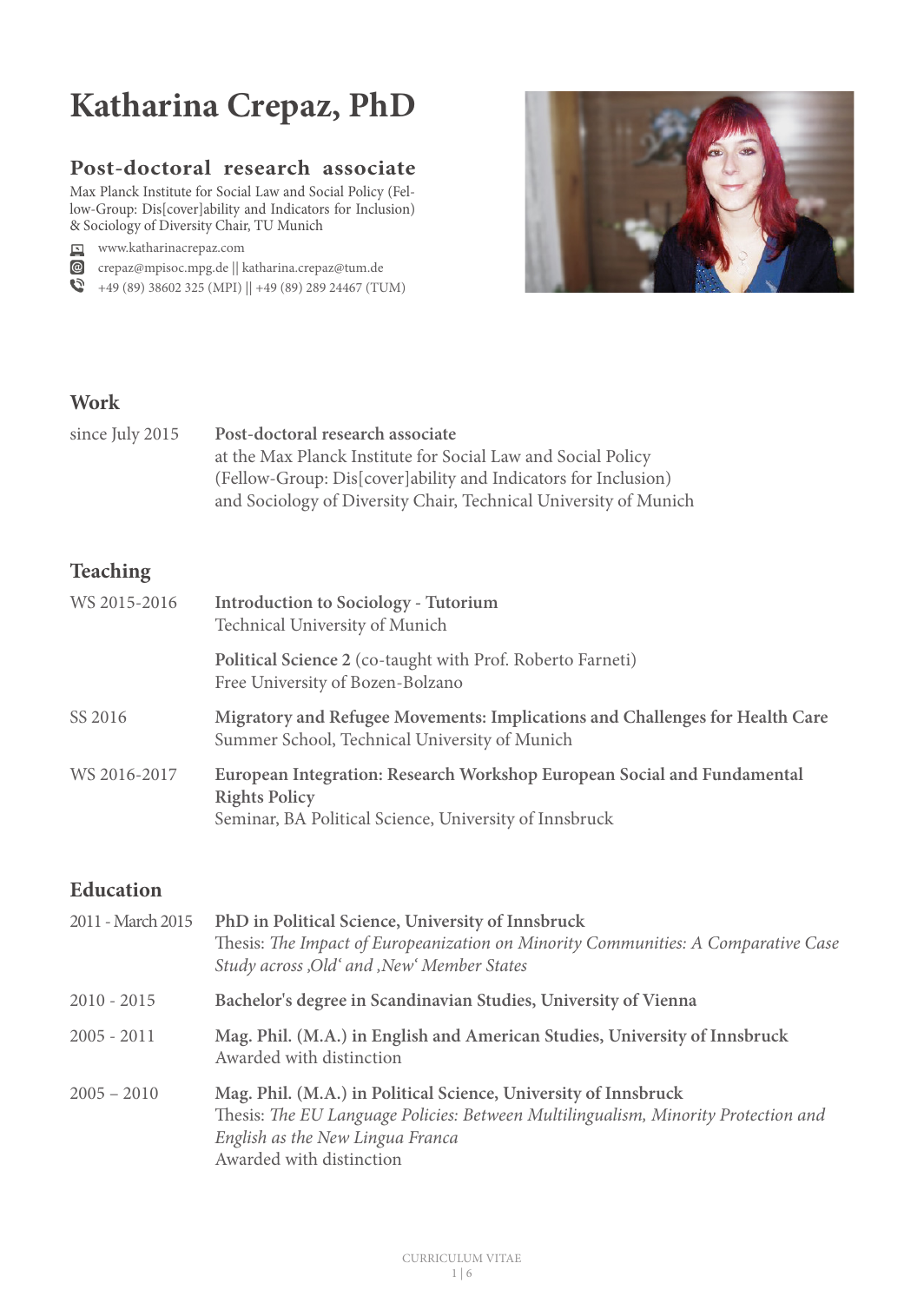## **Publications**

| 2016 | "'Old' vs. 'New' Minorities: An identity-based Approach to the Distinction between<br>Autochthonous and Immigrant Minorities"<br>Migration Letters, Vol. 13, No. 2, 203-213.                                                                                                                                 |
|------|--------------------------------------------------------------------------------------------------------------------------------------------------------------------------------------------------------------------------------------------------------------------------------------------------------------|
| 2016 | "The Impact of Europeanization on Minority Communities"<br>Wiesbaden: Springer VS.                                                                                                                                                                                                                           |
| 2015 | "Zweidimensionale Europäisierungsprozesse und ihr Einfluss auf Minderheiten in<br>'alten' und 'neuen' EU-Mitgliedsstaaten"<br>in Günther Pallaver (ed.) Politika - Das Südtiroler Jahrbuch für Politik 2015.<br>Baden-Baden: Nomos.                                                                          |
| 2015 | "Europeanization and New Opportunities for the Participation of Minorities"<br>in Annemarie Profanter (ed.) Kulturen im Dialog / Culture in Dialogo / Cultures in Dialogue.<br>Wien: Peter Lang Verlag.                                                                                                      |
| 2015 | "Unabhängigkeitsbewegungen in der EU: Differenzierte Integration und das 'Europa<br>der Regionen' als Gegenmodell"<br>in Ellen Boos (ed.) Der Anfang vom Ende? Formen Differenzierter Integration und ihre Konse-<br>quenzen. Schriftenreihe des Arbeitskreises Europäische Integration. Baden-Baden: Nomos. |
| 2014 | "The impact of Europeanization on minority communities in 'old' member states:<br>Italy and France"<br>Journal on Ethnopolitics and Minority Issues in Europe<br>Special Issue on Europeanization, Vol 13, No 3, 2014: 73-93. http://tinyurl.com/kjnr2fg                                                     |
| 2014 | "Alte' und 'neue' Minderheit, 'alte' und' 'neue' Staaten - Roma Integration als<br>Beispiel für transnationalen Minderheitenschutz"<br>in Karin Schnebel & Guido Schwellnus (eds.) Europäische Minderheiten im Dilemma zwischen<br>Selbstbestimmung und Integration. Berlin: Springer.                       |
| 2014 | "Roma Empowerment: A Multi-Level Governance Approach"<br>in Timofey Agarin (ed.) When Stereotype Meets Prejudice: Antiziganism in European Societies.<br>Hannover: Ibidem.                                                                                                                                   |
| 2012 | "Minority Protection in the EU: A Rationalist Bargaining Approach"<br>Conference Volume, 7 <sup>th</sup> International Conference on European Integration, University Ameri-<br>can College Skopje. Skopje: Friedrich Ebert Verlag.                                                                          |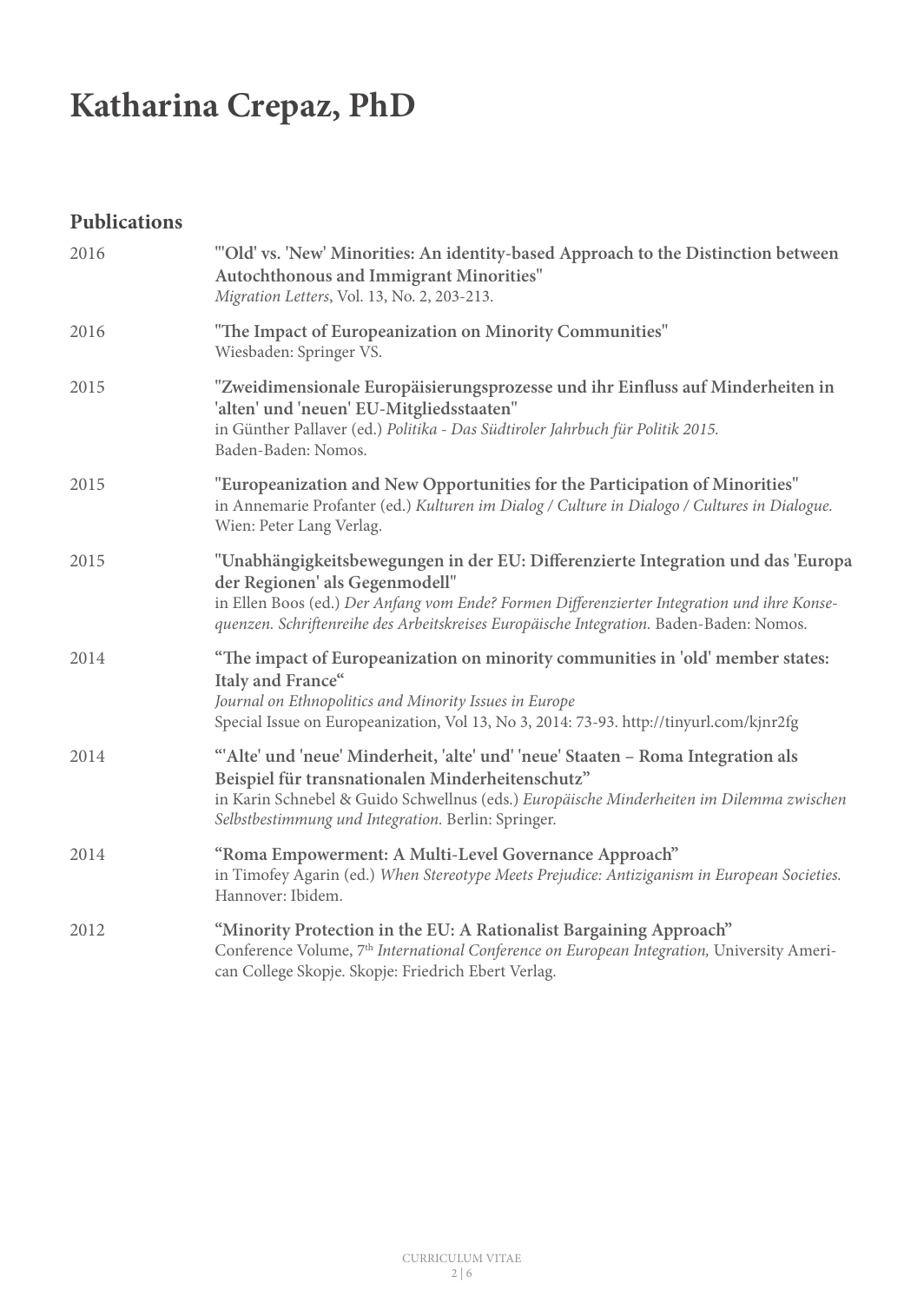## **Conference Presentations (1)**

| 2016 | "Dividing Lines: Zivilgesellschaftliche Akteure als Wegbereiter gesellschaftspolitischer<br>Bruchlinien im Rahmen der 'Flüchtlingskrise'"<br>Sektionssitzung "Die Flüchtlingskrise: Zivilgesellschaftliche Akteure in der Problematisierung und Bearbei-<br>tung öffentlicher Probleme" der Sektion Soziale Probleme und Soziale Kontrolle, "Geschlossene Gesellschaf-<br>ten" - 38. Kongress der Deutschen Gesellschaft für Soziologie, Universität Bamberg, September 26-29 2016. |
|------|-------------------------------------------------------------------------------------------------------------------------------------------------------------------------------------------------------------------------------------------------------------------------------------------------------------------------------------------------------------------------------------------------------------------------------------------------------------------------------------|
| 2016 | "The Europeanization of Minority and Disability Rights: A Comparative View"<br>Disability Studies Conference, Lancaster University, September 6-8 2016.                                                                                                                                                                                                                                                                                                                             |
| 2016 | "A 'Common Commitment': Civil Society and European Solidarity in the Refugee Crisis"<br>IPSA 24th World Congress of Political Science "Politics in a World of Inequality", Istanbul, July 23-28 2016.                                                                                                                                                                                                                                                                               |
| 2016 | "Bottom-Up Europeanization and Transnational Civil Society Collaboration:<br>Examples from the Refugee Crisis" & "Otherness as a Prerequisite for Self-Identifica-<br>tion: Europeanization and Identity Change Regarding National Minorities"<br>3rd ISA Forum of Sociology "The Futures We Want: Global Sociology and the Struggles for a Better<br>World", Vienna, 10-14 July 2016.                                                                                              |
| 2016 | "Bottom-Up Europeanization and Transnational Civil Society Collaboration:<br>Examples from the Refugee Crisis" & "Europeanization and the Regionalization of<br>National Minority Identity"<br>CES 23rd International Conference of Europeanists "Resilient Europe?", Hilton Philadelphia Center<br>City, 14-16 April 2016.                                                                                                                                                         |
| 2016 | "How Independence Movements Trigger Flexibility in the EU"<br>Jean Monnet Symposium "How Much Flexibility and Differentiation can European Integration bear?",<br>European Academy Otzenhausen, 07-10 April 2016.                                                                                                                                                                                                                                                                   |
| 2016 | "'Dividing Lines'? Civil Society, Public Opinion and Migration Policy in Germany"<br>PSA 66th Annual International Conference "Politics and the Good Life", Hilton Brighton Metropole,<br>21-23 March 2016.                                                                                                                                                                                                                                                                         |
| 2016 | "The Europeanization of Minority and Disability Rights: A Comparative View"<br>18th International Conference on Disability and Diversity, London, 25-26 February 2016.                                                                                                                                                                                                                                                                                                              |
| 2015 | "The Securitization of Migration - the Role of Civil Society"<br>9th Pan-European Conference on International Relations, European International Studies<br>Association, Giardini Naxos, 23-26. September 2015.                                                                                                                                                                                                                                                                      |
| 2015 | "Europeanization and the 'Regionalization' Of National Minority Identity"<br>Workshop Comparative Approaches to Identity Change: Macro, Meso and Micro Perspectives, ECPR<br>Joint Sessions Of Workshops, Warsaw, 29 March - 2 April 2015.                                                                                                                                                                                                                                          |
| 2015 | "Minorities and Europeanization - Developments in 'Old' and 'New' Member States"<br>UACES CRN Centrifugal Europe Annual Research Symposium New Perspectives in European Studies:<br>Europeanisation in the EU and the Neighbourhood, Queen's University Belfast, 6-8 March 2015.                                                                                                                                                                                                    |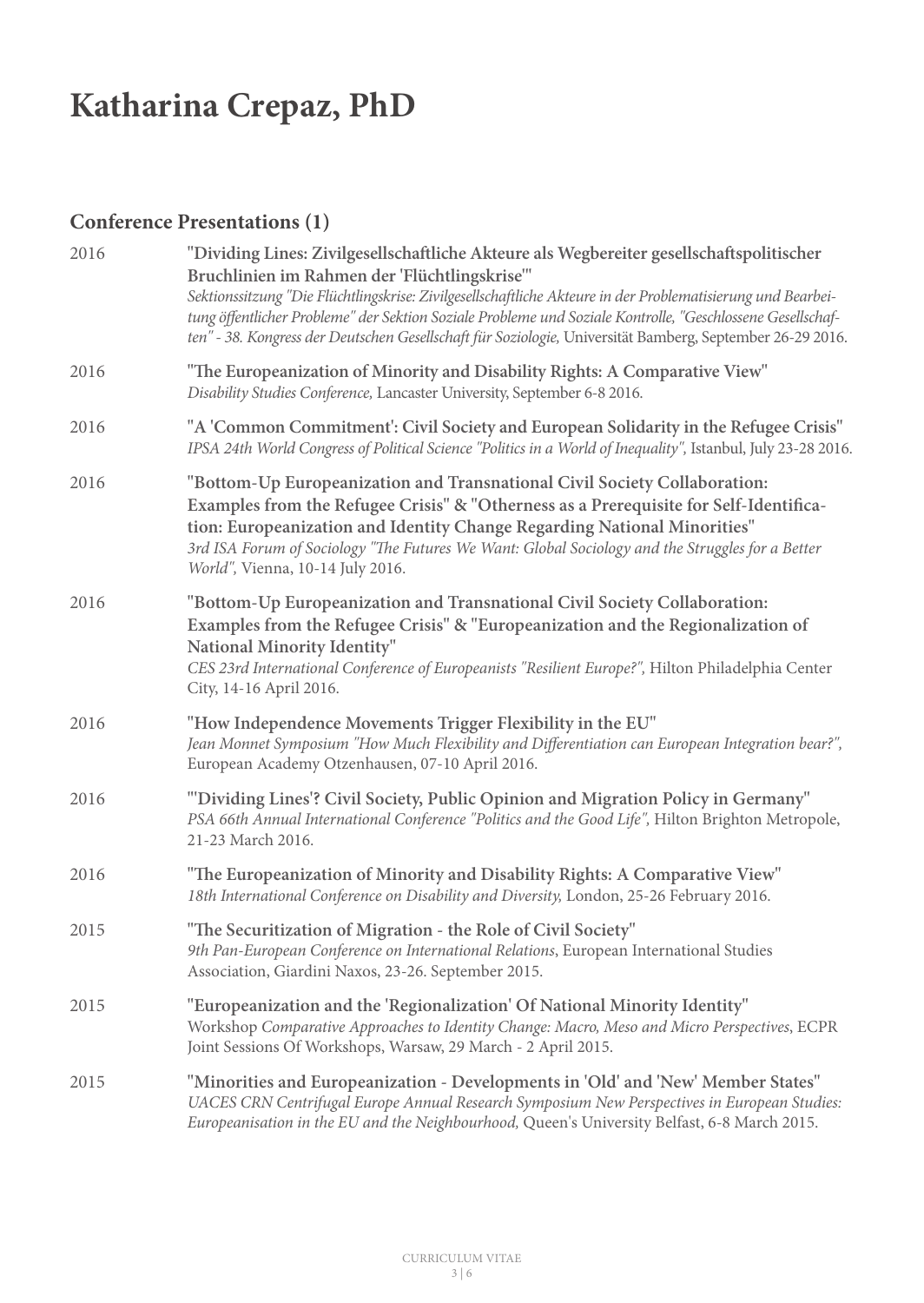## **Conference Presentations (2)**

| 2015 | "Old' vs. 'New' Minorities – An Identity-Based Approach to the Distinction Between<br>Autochthonous and Immigrant Minorities"<br>European Union Studies Association Biennial Conference, Boston, 5-7 March 2015.                                                                          |
|------|-------------------------------------------------------------------------------------------------------------------------------------------------------------------------------------------------------------------------------------------------------------------------------------------|
| 2015 | "Old' vs. 'New' Minorities - An Identity-Based Approach to the Distinction Between<br>Autochthonous and Immigrant Minorities"<br>Workshop Protecting And Including 'New' and 'Old' Minorities: Opportunities, Challenges, Synergies.<br>European Academy Bozen/Bolzano, 27 February 2015. |
| 2014 | "Unabhängigkeitsbewegungen in der EU. Differenzierte Integration und das 'Europa der<br>Regionen' als Gegenmodell"<br>Conference Der Anfang vom Ende? Formen differenzierter Integration und ihre Konsequenzen, Euro-<br>päische Akademie Berlin, 11-13. December 2014.                   |
| 2014 | "The impact of Europeanization on minority communities in 'old' member states: Italy<br>and France"<br>Danish European Community Studies Association Annual Conference, Aarhus, 25-26 September 2014.                                                                                     |
| 2014 | "The Roma as an Autochthonous and as an Immigrant Minority: Towards A European<br><b>Minority Protection Regime?"</b><br>UACES Annual Conference, Cork, 1-3 September 2014.                                                                                                               |
| 2014 | "Old' and 'New' Minority, 'old' and 'new' states - Roma integration as an example for<br>transnational minority protection"<br>ECPR Graduate Student Conference, Innsbruck, 4-6 July 2014.                                                                                                |
| 2013 | "Alte' und 'neue' Minderheit, 'alte' und' 'neue' Staaten - Roma Integration als Beispiel<br>für transnationalen Minderheitenschutz"<br>Konferenz der deutschen, österreichischen und schweizer Gesellschaften für Politikwissenschaft,<br>Innsbruck, 19-21 September 2013.                |
| 2013 | Collaboration with National Parties as a Prerequisite for Actual Political<br>Representation: The Case of the SVP in the Italian Parliament"<br>ECPR General Conference, Bordeaux, 4-7 September 2013.                                                                                    |
| 2013 | "The Road to Roma Empowerment: A Multi-Level Governance Approach"<br>Workshop Theoretical Approaches to Roma Empowerment, Budapest, May 28-31 2013.                                                                                                                                       |
| 2013 | "The Impact of Internationalization and Norm Transfer on Minority Protection Policies"<br>ECPR Joint Sessions of Workshops, Mainz, March 11-16 2013.                                                                                                                                      |
| 2012 | "Minority Protection in the EU: A Rationalist Bargaining Approach"<br>ECPR Graduate Student Conference, Bremen, 04-06 July 2012.                                                                                                                                                          |
|      |                                                                                                                                                                                                                                                                                           |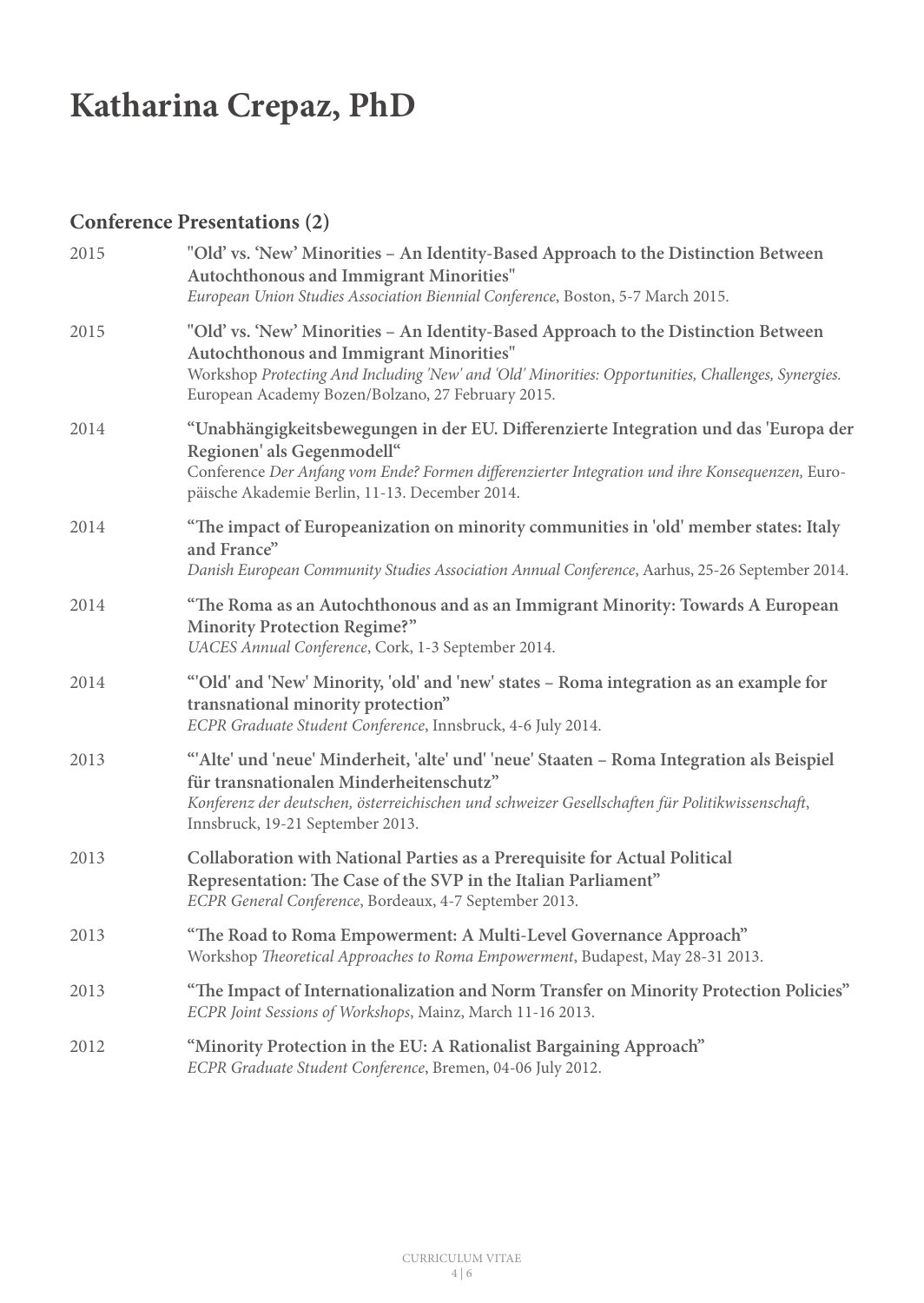### **Panel Organisation / Panel Chair**

- 2016 **Panel "Where is 'Home' in the New Europe? Civil Society, Refugees and European Identity"** *CES 23rd International Conference of Europeanists "Resilient Europe?",* Hilton Philadelphia Center City, 14-16 April 2016.
- 2016 **Session Chair** *18th International Conference on Disability and Diversity,* London, 25-26 February 2016.

#### **Conference Organisation**

2016 **1st South-East-African and European Conference on Refugees and Forced Migrants: Social Care - Rights - Mutual Benefits?** Pwani University, Kilifi (Kenya), August 2-3 2016.

#### **Research Interests**

- › Comparative Analysis of Europeanization regarding Minority and Disability Rights
- › The EU as a human rights actor
- › Minority protection in the EU
- › Comparative analysis of old and new member states
- › Europeanization as a two-way process
- › Human rights in international organizations
- › Civil society mobilization
- › Transnational civil society and advocacy networks
- › Participation and Inclusion of marginalized groups
- › Social media and Europeanization
- › Lobbying at the European level
- Roma as a transnational minority
- › Immigration and new minorities
- › Democracy theory
- Multi-level governance